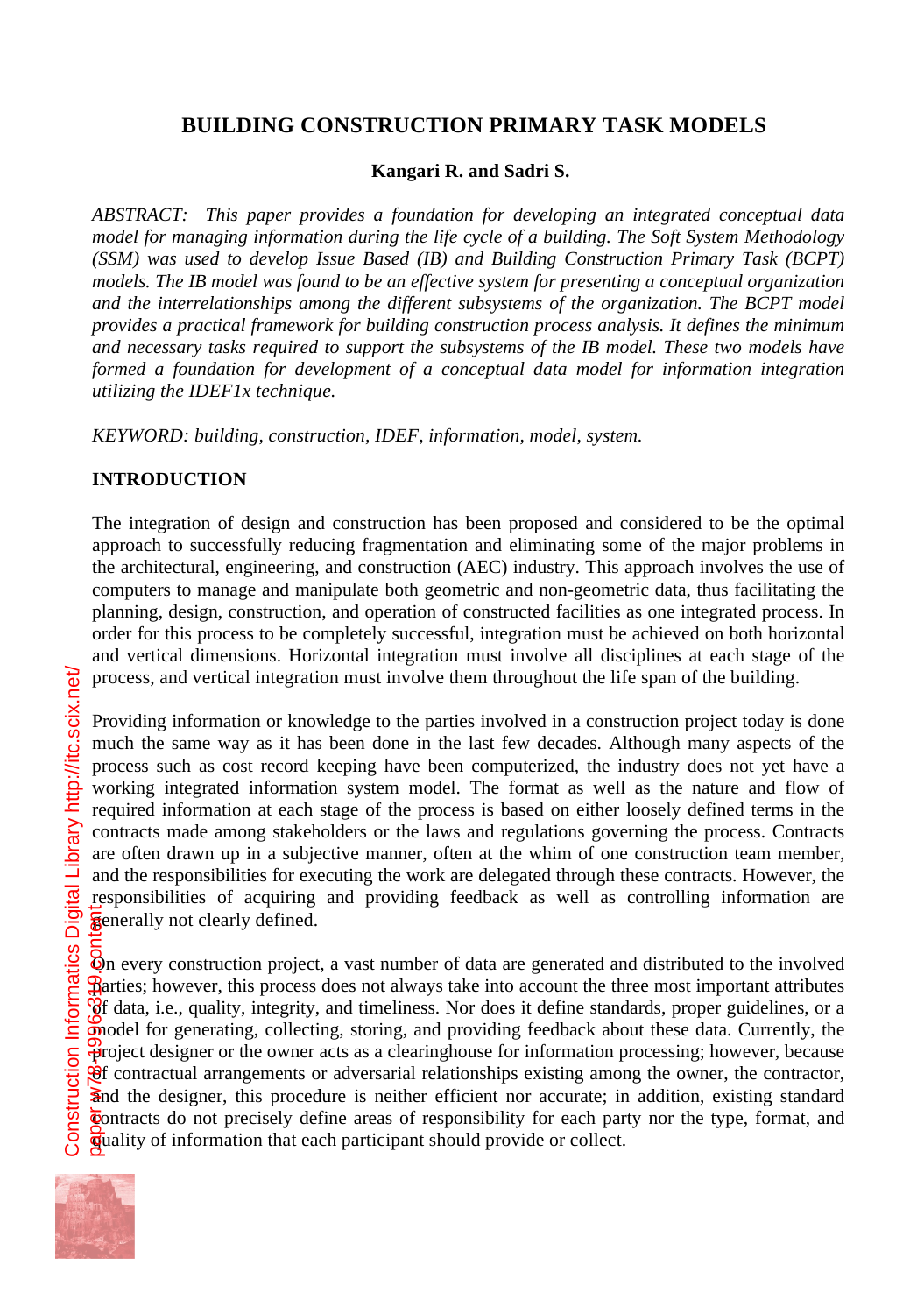The objective of this paper is to develop a conceptual model for analyzing the process of building construction, to identify the types and the attributes of data generated throughout the life cycle of a building, and to develop a framework for an integrated conceptual data model for managing information during the life cycle of a building. The scope of this research takes into consideration the owner's point of view on building construction projects using a competitive bidding project delivery method. The boundary of the scope is from inception of the idea of the building to initiation of the construction.

### **MODEL DEVELOPMENT**

The proposed integrated information system consist of four phases: 1) the Problem Situation Expressed Model; 2) the Development of Issue Based (IB) model; 3) the Development of Building Construction Primary Task (BCPT) model; and 4) the Development of Building Construction Entity Model (BCEM). Due to space limitations, only the first three phases are described in this paper. Readers can refer to Sadri (1993) for more detailed information on the last phase.

Development of the proposed model started with defining the problem situation (the Problem Situation Expressed model) based on the Soft System Methodology (Wilson 1990, and Checkland et al. 1990). This method was found to be appropriate for describing ill-structured problems such as the process of building development. The model illustrates the stage at which the problem is first identified. Based on the analysis of the Problem Situation Expressed model, an issue-based model has been developed.

The Issue Based (IB) model is a system for presenting a conceptual organization and the interrelationships among the different subsystems; such a system is required in any enterprise involved in building construction projects. Comparing the organizational structure with the model will reveal if all the subsystems exist in the organization and if their positions and relationships are arranged in an efficient, effective manner. The model can be used for either evaluating existing organizations or re-engineering the systems within the enterprise. Then the issue-based model is transformed into a primary task model.

The Building Construction Primary Task (BCPT) model defines the minimum and necessary tasks required to support the subsystems of the IB model. Mapping the organizational structure onto this model will identify the responsibilities of the managers of different operations, expose the gray areas of responsibility or any overlap of authority in the operation, and identify any deficiencies (i.e., tasks having no assigned responsible manager) and inefficiencies (i.e., tasks involving more than one decision-maker). The BCPT model and the information required to support the tasks can be used to determine the information systems needs of an enterprise. The concept of considering each task as a transformation process will enable analysts to evaluate the performance of the designed information system in any organization by comparing the required input of different information categories and by grouping the data into information categories. Comparing the output of all the data transformation processes may reveal any duplication in the process, thus contributing to a more efficient design of the data transformation process. Utilizing the BCPT, a conceptual building construction entity data model for information integration has been developed.

The Building Construction Entity Model (BCEM) is a conceptual data model that provides the information analyst with a readily available framework for the design of an information system that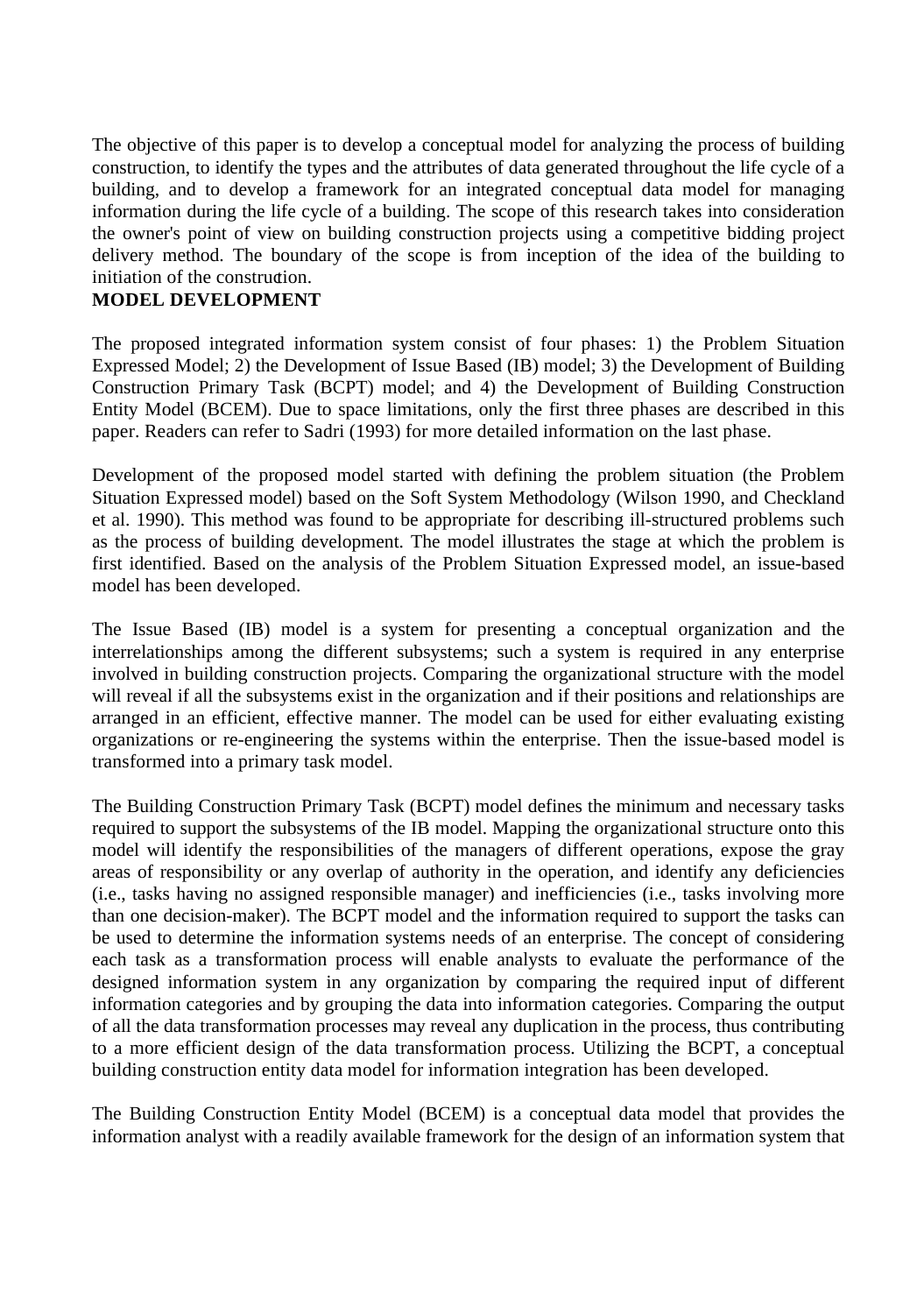can satisfy the needs of the enterprise. Incorporating the concepts of product data modeling into the BCEM allows the various disciplines involved (e.g., the designer and the constructor) to prepare their data based on this format and use the related entities as an interface to the model. As a result, an integrated information system which can be used by project participants has been developed (Sadri 1993). The following section describes the first three phases in more detail.

#### **PROBLEM SITUATION EXPRESSED MODEL**

Investigating the process of building development was the first step toward developing the model. The methodology chosen for solving a problem of information management in the development of buildings depends on the way this information is generated, monitored, and controlled. The Soft System Methodology (SSM) and several different modeling techniques such as SADT, SAMM, NIAM, IDEF0, Data Flow Diagrams, the Entity-Relation Model, and Jackson's Diagrams have been evaluated based on the following criteria suggested by Chung (1989): Technical merit for representing functions and interrelationships of the investigation; ease of use and understanding by all project participants; availability to all members of the project; compatibility with the major efforts in this area; and proven robustness through use in the industry. Based on these criteria, the SSM was selected as the methodology to be used in modeling the building construction process. Since one of the goals of this study was that the methodology conform to the STEP standard guidelines, methodologies for the development of Application Protocol (AP) suggested by STEP were investigated, and the similarities and differences between the AP methodologies and the SSM were evaluated. The outlook of developing a conceptual data model using the SSM for implementation in conformance to the STEP standard guidelines is discussed below.

The STEP modeling methodology suggests the use of IDEF0 (ICAM 1983), a process modeling technique for the Application Activity Model (AAM), (Trapp 1993). Within the context of this research, IDEF0 has been considered a good tool for modeling processes that are specific to a building type. Because control and mechanism factors must be defined for each process, this technique is rigid compared with that of the primary task model, which has more flexibility for developing a generic model--the goal of this investigation. In addition, the SSM is designed for the development of an information system, and a validation mechanism is built into the methodology; however, such a mechanism is not a part of the IDEF0. On the other hand, one of the techniques that STEP recommends for the Application Reference Model (ARM), is IDEF1x (in addition to NIAM, EXPRESS, and EXPRESS-G), an information model based on IDEF0; but the SSM does not have a formal conceptual data model. The final decision, therefore, was to use a hybrid approach: to implement the SSM for the development of the functional model and then transfer information to an IDEF1x information model, which can easily be converted into EXPRESS for the development of the STEP Application Protocol.

### **Building Development by Soft System Methodology**

Development of a building has been considered as a human activity system based on the concept of the Soft System Methodology. The SSM is a seven-stage process of analysis which uses the concept of the human activity system as a means of going from *finding out* about the situation to *taking action* to improve the situation (Wilson 1990; and Checkland et al. 1990). This methodology is used for developing functional models for building development processes as described in the following section.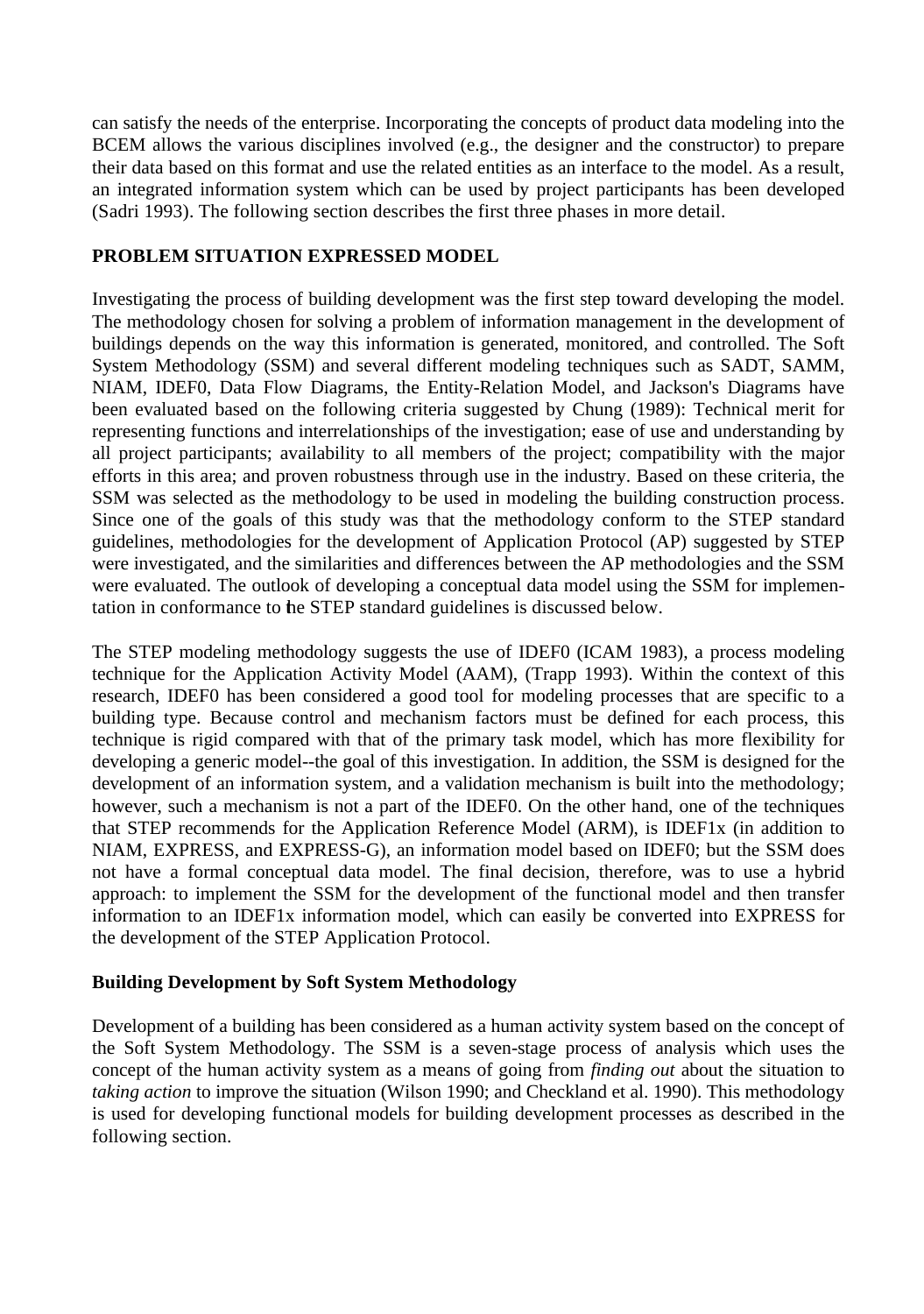In order to develop an activity model, several resolution levels have been developed. Activities on each level are a set belonging to a system at the previous level. At each level of resolution, a minimum, necessary set of required activities are identified, and through a root definition (a root definition attempts to capture the core or essence of the system being considered), each system will be expanded to the higher resolution level. Smith and Checkland (1976) suggest that a wellformulated root definition should be prepared by consciously considering the following six elements (called CATWOE):

| Customer $(C)$ :               | The victims or beneficiaries of the transformation process.                      |
|--------------------------------|----------------------------------------------------------------------------------|
| Actors (A):<br>Transformation  | Those who would do the transformation process.                                   |
| process $(T)$ :                | The conversion of input to output.                                               |
| World-view (W):                | The world-view which makes this transformation process meaningful in<br>context. |
| Owner $(O)$ :<br>Environmental | Those who could stop the transformation process.                                 |
| constraints (E):               | Elements outside the system which it takes as given.                             |
|                                |                                                                                  |

The core of CATWOE is the pairing of the transformation process (T) and the world-view (W), which makes it meaningful. Based on the CATWOE structure, the simplest version of a root definition can be defined as "a system to doX by  $Y$  in order to achieve  $Z$ ." **Model Development**

After the activity list is developed, related activities must be grouped to form a system with distinct input and output. For this purpose, boundaries and responsibilities were defined based on an investigation of current practices in the construction industry, a comparison of suggested managerial styles, functional analyses and organizational structures, and various documents and standard forms published by organizations such as the American Institute of Architects, the Associated General Contractors of America, and the Construction Specification Institute. As a result, several issues of concern were identified and a list of primary tasks involved in the process prepared. At this point, the SSM was followed for the development of the model. Work responsibilities in each operation were analyzed to ensure that all aspects of contractual agreements were met.

Prior to the study of the problem, the following issues were investigated: What is taken to be the boundary of the area under study? What interactions are assumed to exist in relation to this particular boundary? and What kind of activities are likely to be present within this area? These questions are answered by defining the developer's organization boundary, the planning and construction management unit, and the major interactions both internal and external to the developer's organization.

This model uses the SSM methodology to illustrate the stage in which the problem is first identified. The model reveals a system called Project Planning and Construction Management (PPCM), a system within the developer's organization that will strongly influence both the developer's organization as well as its environment.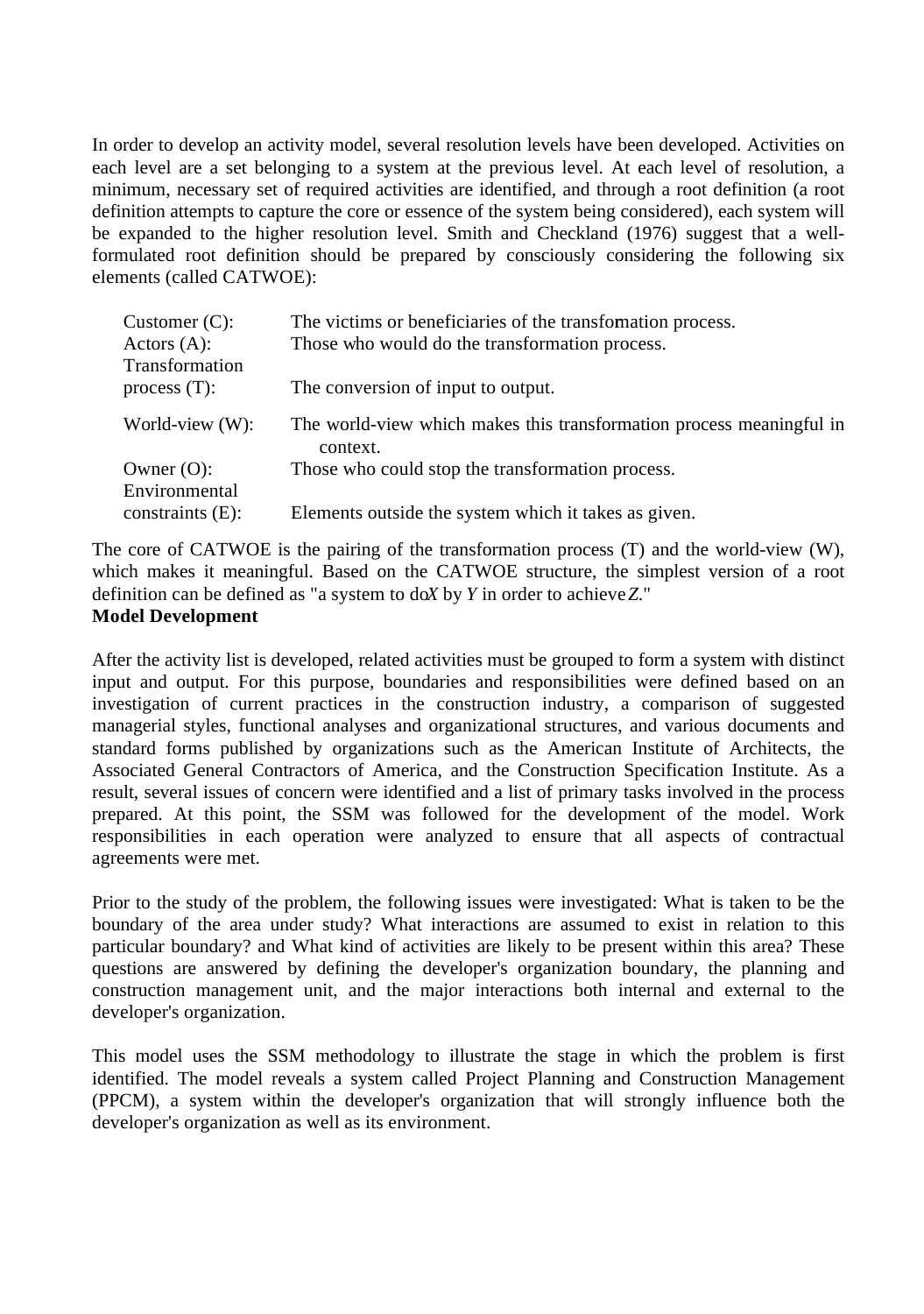The PPCM is the first resolution level model which provides a global view of the problem situation expressed. The goal of this model is that it serve as a basis for the development of higher resolution models (issue-based and primary task models) by exploring the nature of the projects, the relationship between the units, environmental constraints, market demand for quality, and others.

Therefore, the definition (root definition) of the PPCM is "a developer-owned system for the effective and efficient procurement of site; design; and management of construction by the PPCM unit for the development of building construction projects to meet market demand while meeting the developer's expectations for performance within developer and environmental constraints." The analysis of this system definition resulted in the following elements:

| Customer $(C)$ :    | The market producing the demand.                                      |
|---------------------|-----------------------------------------------------------------------|
| Actors $(A)$ :      | The project planning and construction management unit (PPCM).         |
| Transformation (T): | The procurement of site, design, and management of construction.      |
| World-view (W):     | The efficient and effective construction project management that will |
|                     | ensure that developer expectations are met.                           |
| Owner $(O)$ :       | The developer.                                                        |
| Environment (E)     | The developer and environmental constraints.                          |

Definition of these six elements will be used for developing the second resolution model (on issuebased model as described in the following section) which defines the role of the developer on building construction projects. This model will then be used to define the information needed for the planning stage of the development of a building.

### **THE ISSUE-BASED MODEL**

Analysis of the PPCM model and its interactions with the other units of the developer's organization resulted in the development of the Issue-Based (IB) model. This model is a higher resolution of the PPCM model. It is a system for presenting an organization and the interrelationships among its

different subsystems; such a system is required in any enterprise involved in building construction projects.

After the analysis of the responsibilities, five major systems essential to the efficient operation of all construction projects are identified. The following lists the five major systems of an enterprise with their root definitions and their elements.

#### **Business Strategy System**

This is a system that considers all constraints in planning the growth and direction of an enterprise to achieve long-term goals. In this system, the six elements are defined as follows:

- C: The management team
- A: The policy-making body (e.g., the board of directors)
- T: The policies on current and future directions of the enterprise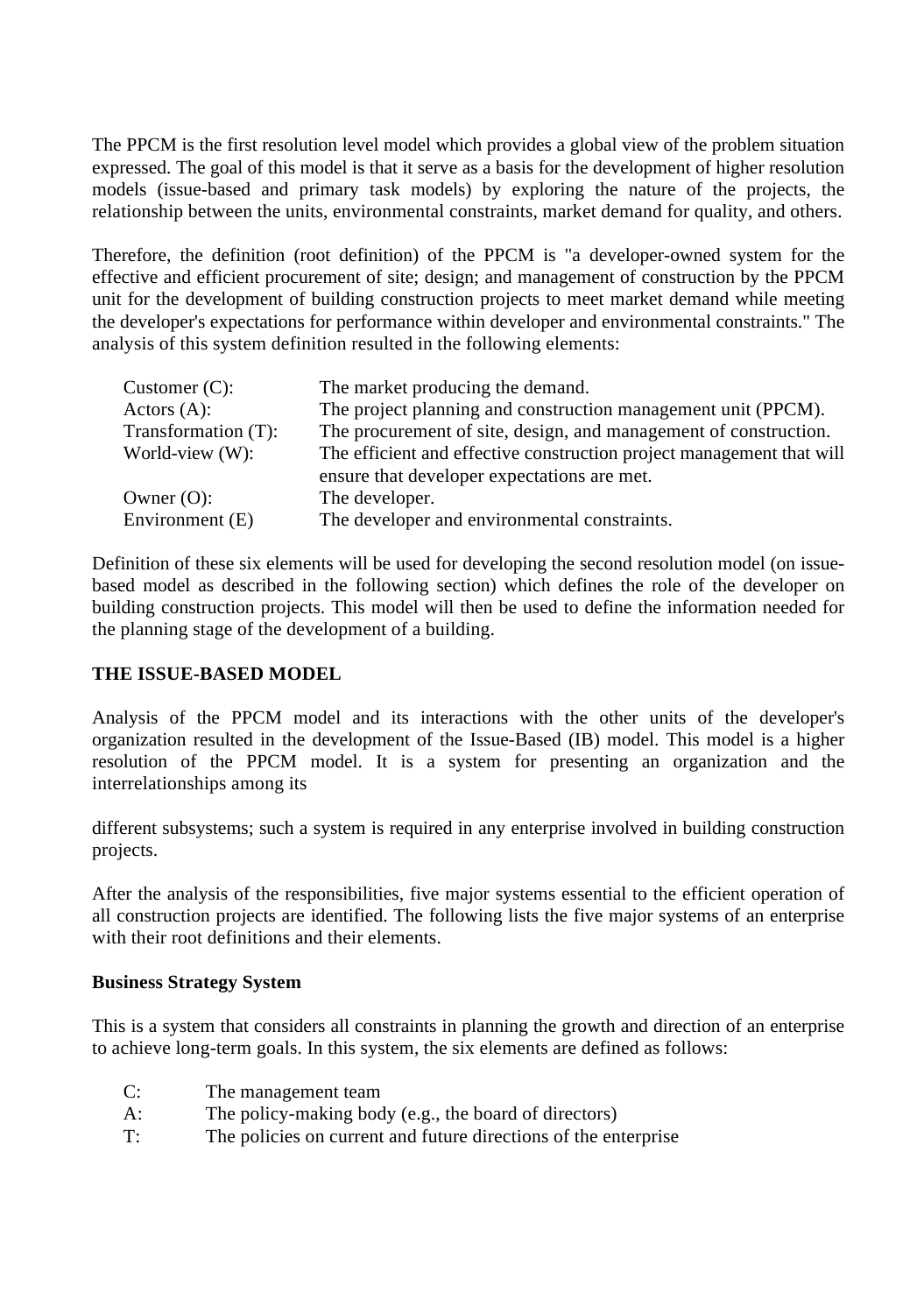- W: The need to have a strategic plan in order to achieve goals successfully and stay competitive in the market place
- O: The enterprise
- E: Statutory regulations, industry norms and standards, and technology

#### **Planning System**

This system analyzes market needs, project requirements, cost benefits, and the developer's capabilities for acquiring the site and commissioning a design that meets the developer's objectives. In this system, the six elements are defined as follows:

- C: The land owners, the designers, the construction management system, and the technology and resource development system
- A: The planning system staff
- T: A plan of action based on market needs
- W: A belief that the venture is economically feasible
- O: The enterprise
- E: The plans, policies, and capabilities of the enterprise

## **Construction Management System**

This system implements Constructability, selects contractor(s), and monitors and controls the construction process so that it conforms to established requirements and specifications. In this system, the six elements are defined as follows:

- C: Contractors and suppliers
- A: The construction management staff<br>The conversion of material and other
- The conversion of material and other resources into a building
- W: The use of modern technology and the feasibility of development using available resources
- O: The enterprise
- E: Regulations, codes, norms, and standards

#### **Technology and Resource Development System**

This system is based on the defined strategic mission of the enterprise and acquires or develops the necessary technology and resources and allocates them to appropriate systems in order to achieve the desired performance, ultimately creating a competitive edge for the organization. In this system, the six elements are defined as follows:

- C: The planning and construction management systems
- A: The technology and resource development staff
- T: The availability of technology and resources to the customers of the system
- W: The feasibility and effectiveness of available technology and resources
- O: The enterprise
- E: The economic aspects of the technology and resource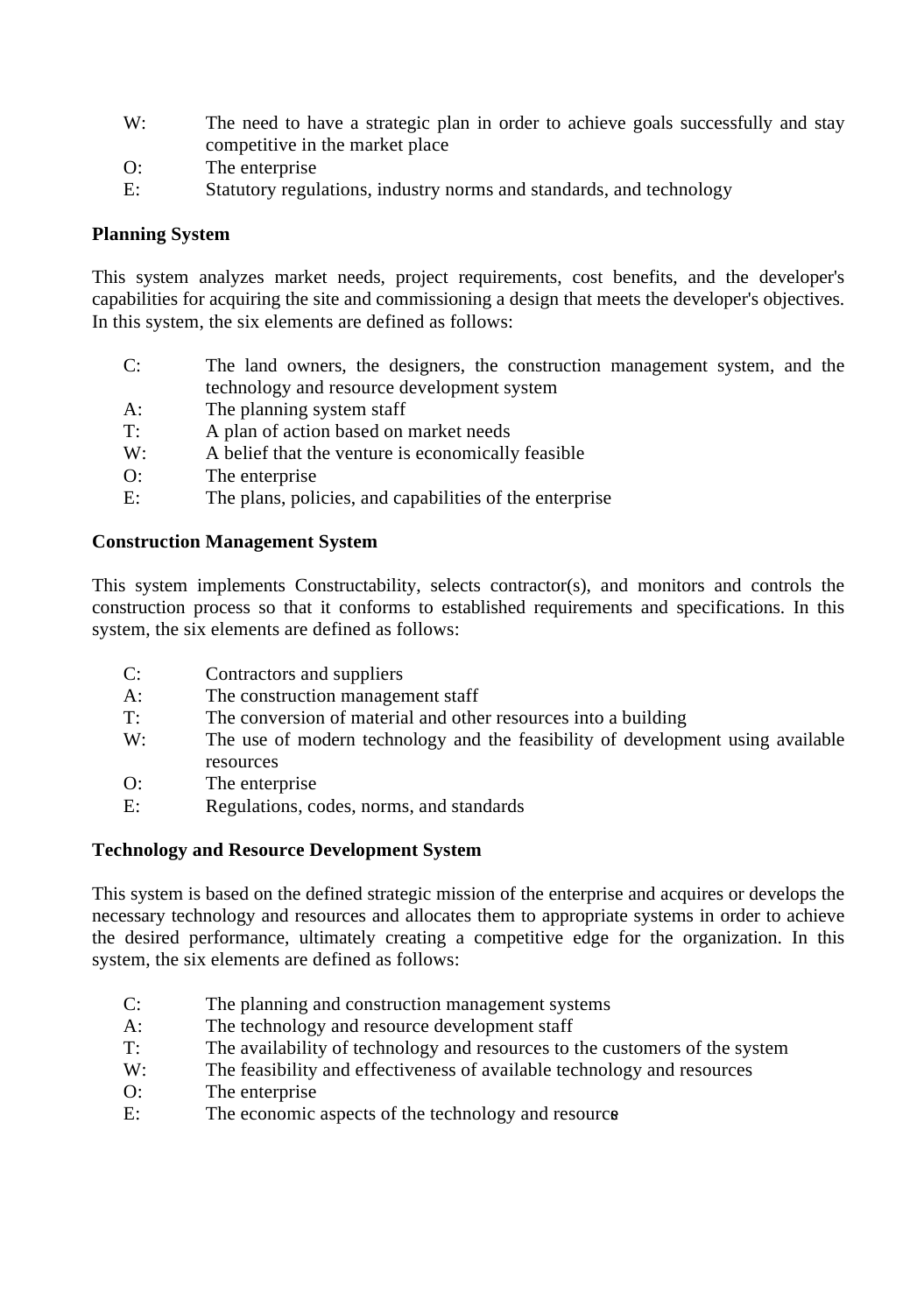### **Control System**

This system for defines the strategies and policies of the enterprise, establishes the goals and measures the attainment of these goals, and initiates a system to monitor and control the processes and outcomes of the above systems by comparing them against standards, specifications, and predefined requirements to ensure that necessary resources and services are provided to each subsystem and if necessary, that corrective action for improvement of overall system performance is taken. In this system, the six elements are defined as follows:

| C: | All other systems in the enterprise                                              |
|----|----------------------------------------------------------------------------------|
| A: | The management team                                                              |
| T: | The feedback from other operations                                               |
| W: | The achievement and maintenance of goals through constant monitoring and control |
| O: | The enterprise                                                                   |
| E: | The organizational structure and management philosophy of the enterprise         |

Since the developer (enterprise) is the owner of all of these systems, a statement of ownership has been deleted from the root definitions. In order to determine if each transformation process was successful, the following evaluation criteria suggested by Wilson (1990) were considered:

| Efficacy:      | Does the means work?                                          |  |
|----------------|---------------------------------------------------------------|--|
| Efficiency:    | Is the ratio of the amount of output divided by the amount of |  |
|                | resources used satisfactory?                                  |  |
| Effectiveness: | Is transformation meeting longer-term goals?                  |  |

The evaluation criteria were considered and answered in each instance of the application of the model. When the answers to the evaluation criteria were not satisfactory, a review of the issues and the organizational structure were conducted. In most cases, another iteration of the organization into the model revealed the problem area.

## **THE PRIMARY TASK MODEL**

The primary task model is a higher resolution of the issue-based model described in the previous section. The five major sub-systems of an enterprise with their root definitions are described in the following section.

#### **Business Strategy System**

This sub-system involves the strategic plan of the enterprise and reflects the basic "road map" of the company, guiding all other related systems in the direction of the strategic plan. The system includes five primary tasks:

Task 1:To know about the future development policy of the developer and its implications for development capabilities. This task relates the construction management unit (i.e., project management is a function of the construction management unit) with the strategic plan and involves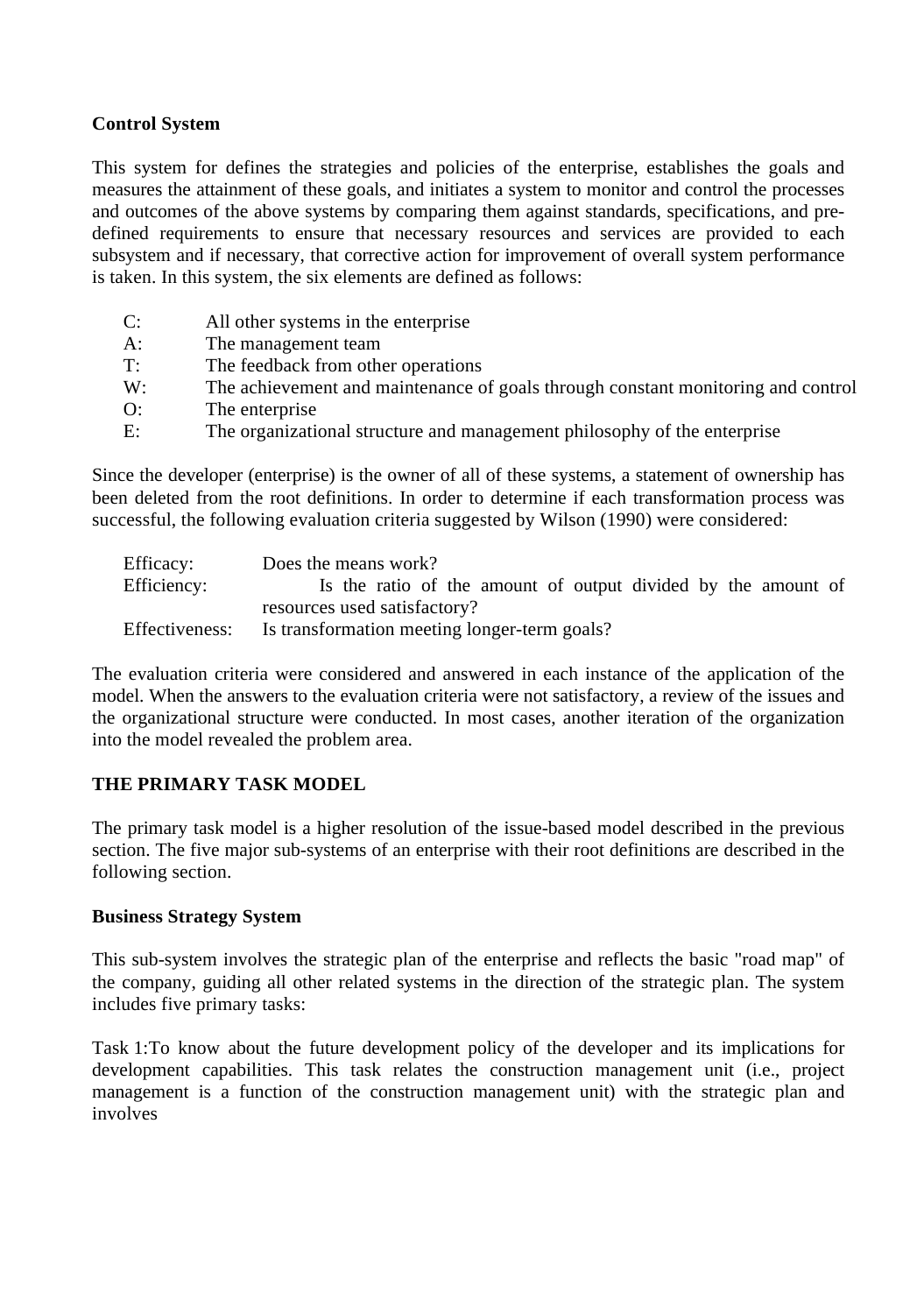identifying future needs. According to the root definition, this task is a system for determining development policy and requirements for implementing that policy.

Task 2:To prepare a long-term plan for the development of planning and project management capabilities. This task involves managing available resources and complying with the strategic plan identified in task 1. According to the root definition, this task is a system for identifying the needs and requirements for implementing a business strategy for planning and project management capabilities.

Task 3:To know about current developments in the business of building construction. This task includes keeping the construction management unit informed about current innovations and future trends in the field. According to the root definition, this task is a system for collecting and analyzing important information that relates to all aspects of development in the building construction field, and for ensuring that this information will contribute to the strategic decisionmaking capabilities of the management of the enterprise.

Task 4:To monitor the achievement of plans. This task requires a system in which the progress of the plan can be continuously checked against established goals, and any deviation from the plan can be reported to the control business strategy system. According to the root definition, this task is a system for observing and evaluating the implementation of the business strategy system.

Task 5:To control the business strategy system. This task involves a system for receiving information from the monitoring mechanism (task 4) and for correcting or modifying the operation or business strategy to assure that the final result is compatible with the objectives of the business strategy. According to the root definition, this task is a sub-system for measuring any deviations from the plan and implementing corrections or modifications necessary to remedy the problem.

### **Technology and Resource Development System**

This system ensures the enterprise's competitive edge in the global market place. The significance of this system arises from two basic premises: that innovations in means and method of construction as well as the development of new technology are of utmost importance to an enterprise; and that expertise of human resources either through recruiting the best in the business or by training existing personnel can ensure quality and satisfaction with the existing project and secure future business. The technology and resource development system consists of the following seven different tasks:

Task 1:To know about existing resources and their capabilities by performing an operational analysis and evaluating all resources. This evaluation must be based on a benchmark identified as the best in the industry and include the identification of criteria and constraints required to achieve that benchmark. According to the root definition, this task is a system for continuously evaluating and improving efficiency and effectiveness of the enterprise's resources and technology.

Task 2:To know about major developments in building construction and associated industries. Specific knowledge of research areas and state-of-the-art developments in the field is required for future growth and competitiveness of the enterprise. According to the root definition, this task is a system for identifying new technology and required resources for successful execution of projects.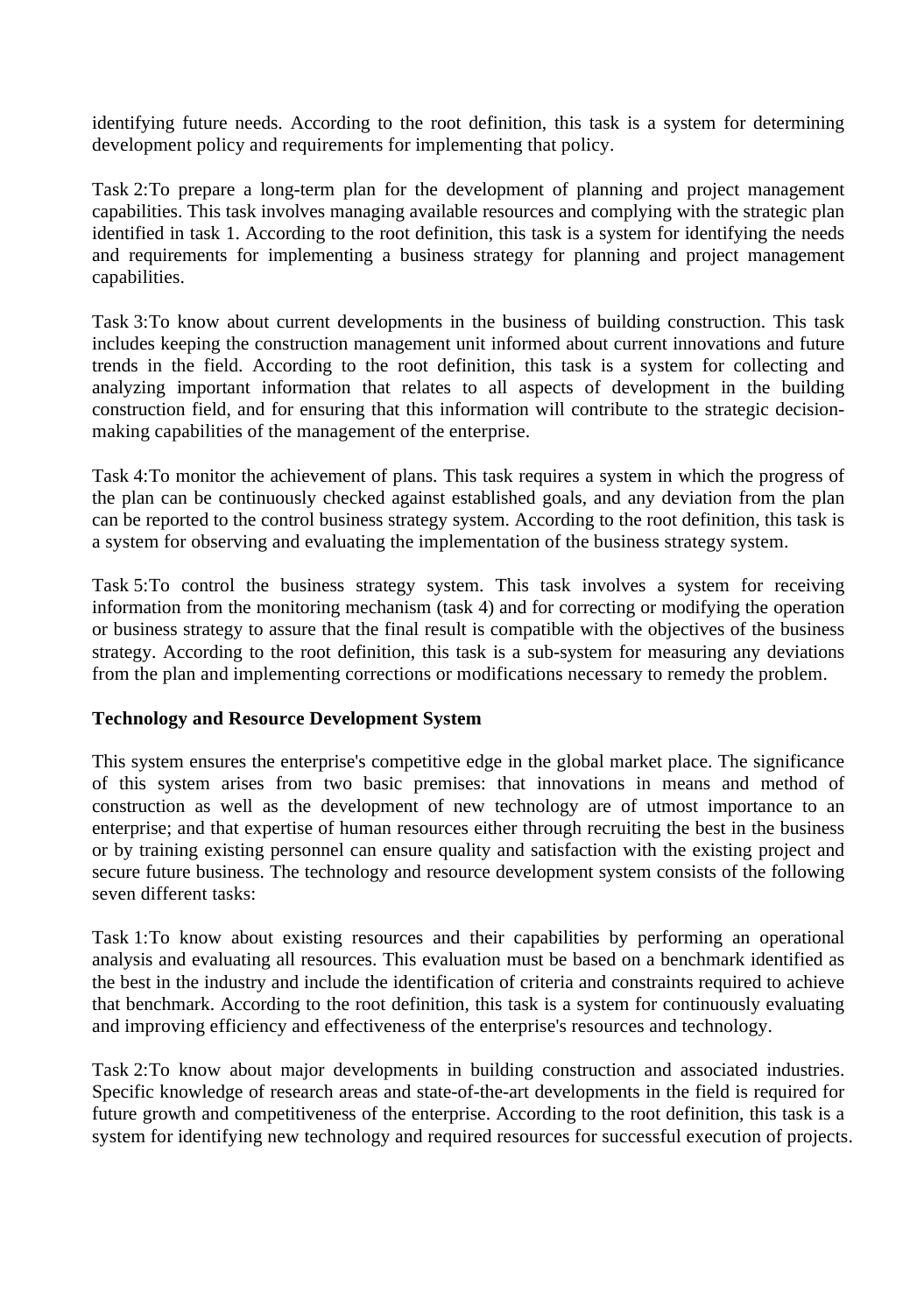Task 3:To decide what capabilities need to be developed to meet the requirements of various projects. Selecting the appropriate technology and personnel that will best meet the goals set by the enterprise's business strategy is of utmost importance to the organization because this is the blue print for the success or failure of the enterprise. According to the root definition, this task is a system for making decisions about the capabilities required to accomplish business strategy goals.

Task 4:To plan an acquisition or development program for the capabilities. After the decision about the required capabilities is made, the capabilities must be developed or obtained. This system may require, along with task 3, several iterations with the previous system. According to the root definition, this task is a system for planning the acquisition or development of the required resources to accomplish the objectives of the enterprise.

Task 5:To acquire and commission new capabilities. Proper allocation of resources is the objective of this system. According to the root definition, this task is a system for obtaining and allocating resources and technology to the other systems and ensuring their efficacy, efficiency, and effectiveness.

## **Facility Planning System**

In accordance with the business strategy of the enterprise, the planning system is responsible for identifying and implementing projects which can enable the enterprise to achieve the objectives of the organization socially, financially, and technologically. This system will initiate the project and give direction to the other systems for its implementation. The tasks of this model are:

Task 1:To know the existing market. This system always includes a research division. Some source (either formally or informally established) of general and specific information about the market must exist within the organization. According to the root definition, this task is a system for collecting and analyzing information related to the objectives of the enterprise.

Task 2:To identify the needs of the market. The purpose of this task is to match the needs of the market with the capabilities of the organization. According to the root definition, this task is a system for determining market needs in accordance with the objectives of the enterprise.

Task 3:To decide whether the conditions in the market warrant a building project. The purpose of this system is to analyze the information acquired in task 2 and determine if market conditions and the objectives of the enterprise are compatible. According to the root definition, this task is a system for comparing and identifying the market needs that the enterprise can achieve within the confines of its resources and objectives.

Task 4:To know the present and the planned capabilities of the developer. The purpose of this system is to evaluate the capabilities and determine the strengths and weaknesses of the developer. According to the root definition, this task is a system for analyzing current capabilities and future capabilities that are compatible with the strategic plan of the enterprise.

Task 5:To perform a cost-benefit analysis. The purpose of this task is to make a final determination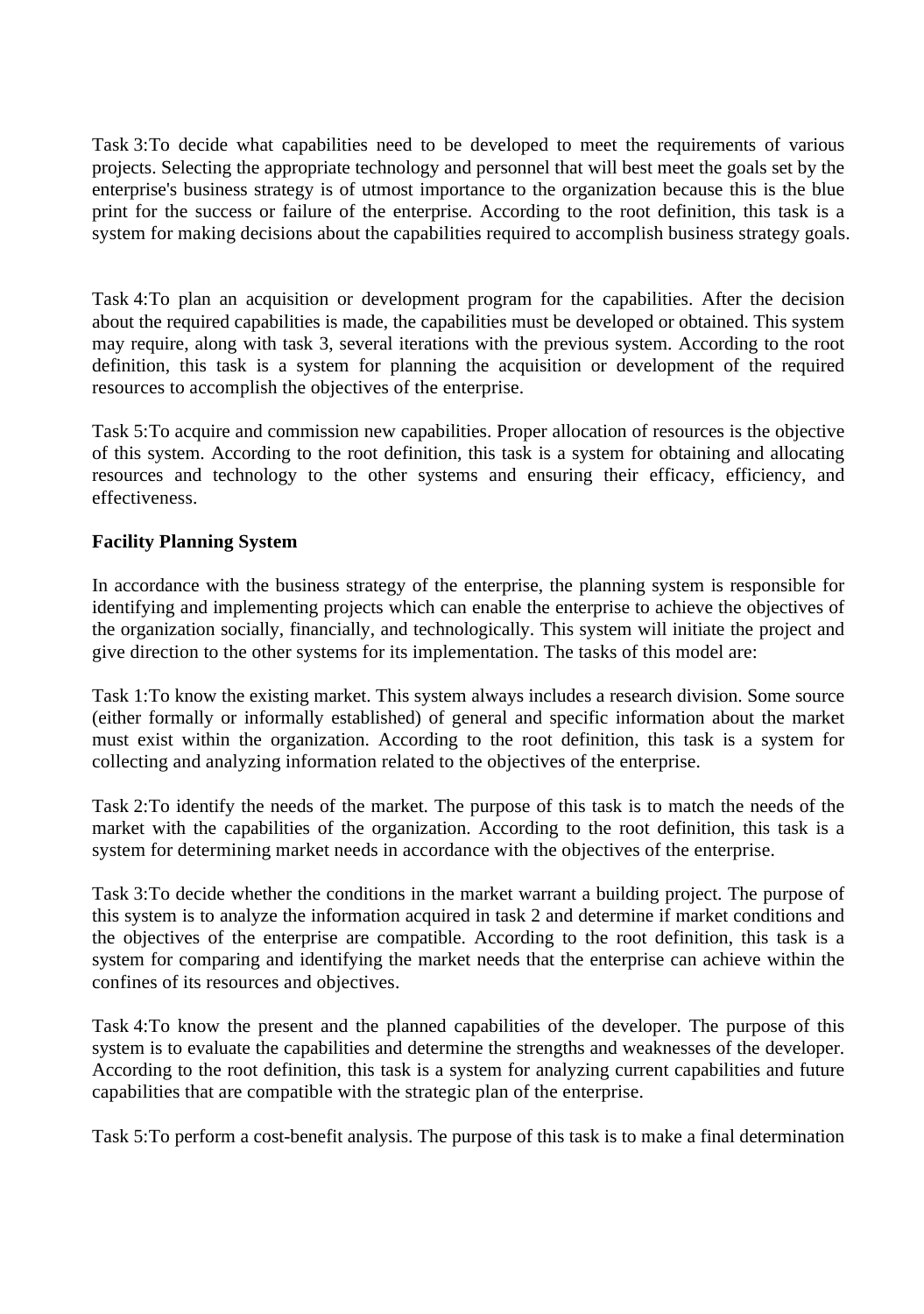as to whether to undertake a project or not. According to the root definition, this task is a system for transforming economical and technological opportunities into the use of resources over a specified period of time to produce an expected return that the enterprise can feasibly achieve.

Task 6:To prepare the program. The purpose of this task is to determine a framework for the architectural programmer. Regardless of whether the programming is done in-house or by a consultant, this system is responsible for approving and making final decisions about the program. According to the root definition, this task is a system for preparing a program that solves the problem of required functions and space for the feasible development of a building project.

Task 7:To acquire the site. According to the root definition, this task is a system for selecting a site based on the cost-benefit analysis and program requirements.

Task 8:To commission the design. According to the root definition, this task is a system for selecting a project designer who will convert the architectural program to the building design. Task 9:To arrange for project funding. According to the root definition, this task is a system for obtaining funding based on a cost-benefit analysis.

### **Construction Management System**

This system is responsible for transforming the resources of the enterprise into a physical structure of a building in a manner which is compatible with the objectives of the enterprise. The tasks of this system are:

Task 1:To plan and implement Constructability. The purpose of this task is to ensure that the construction management team and the design team establish a close working relationship from the inception of the project in order to maintain the efficient, effective use of resources. This task measures the effectiveness of the design by using the following criteria as recommended by the Construction Industry Institute (Constructability a Primer 1986): The accuracy of the design; the usability of design documents; the cost of the design effort; the Constructability of the design; the performance of the design; and the ease of start-up. This evaluation must take into account the objectives of the enterprise rather than absolute or independent criteria. According to the root definition, this task is the same as Constructability, a system for ensuring the optimum use of construction knowledge and experience in planning, engineering, procurement, and field operations to achieve overall project objectives.

Task 2:To receive the design documents and initiate the bidding process. According to the root definition, this task is a system for obtaining the best project delivery method within resource and time constraints.

Task 3:To select a contractor. According to the root definition, this task is a system for evaluating contractors based on pre-defined criteria.

Task 4:To know about the project management tasks that must be undertaken. This system determines the resources and expertise required for each specific project and directly relates them to the Work Breakdown Structure (WBS) and the Organization Breakdown Structure (OBS). According to the root definition, this task is a system for determining project management tasks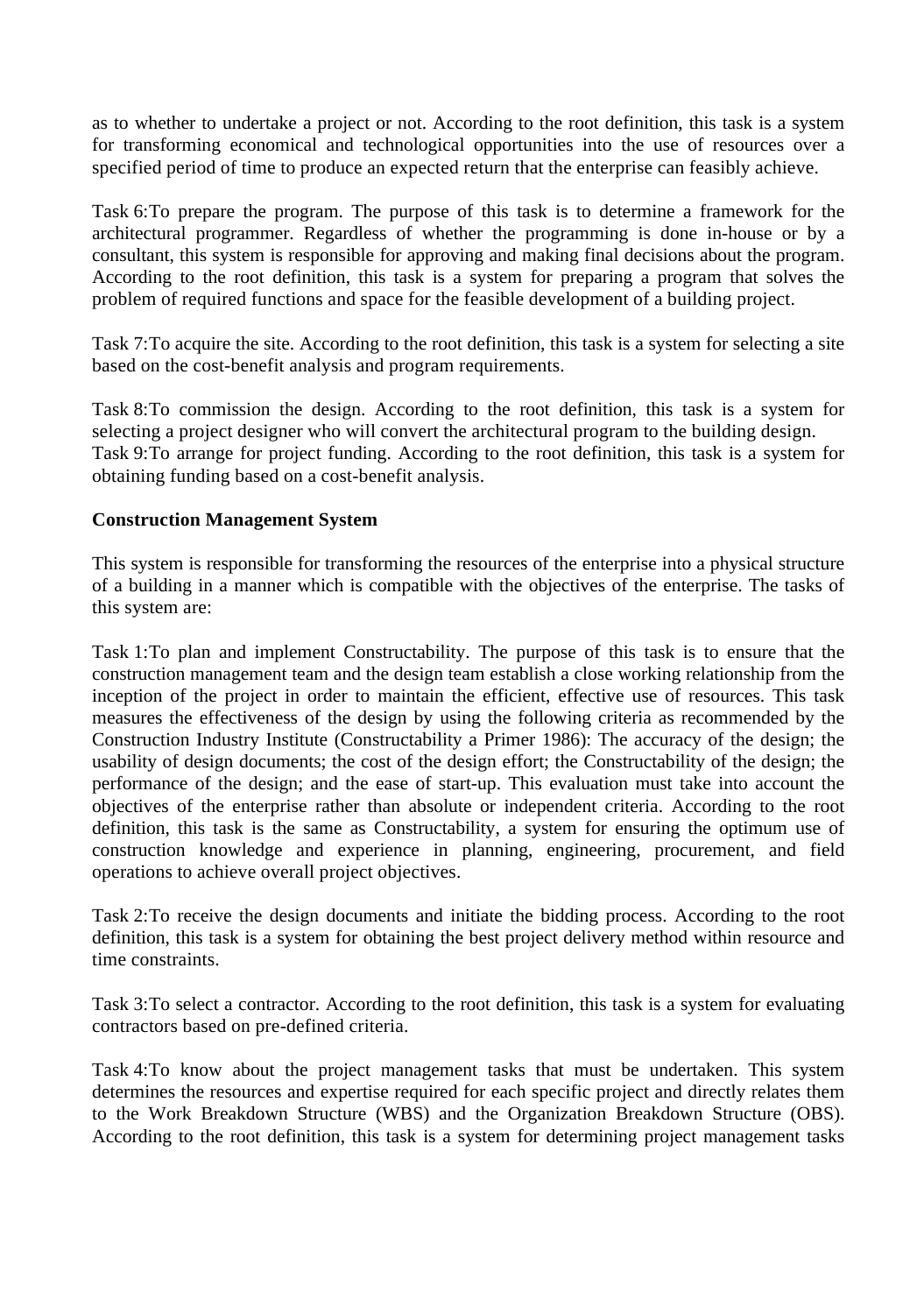and allocating these tasks to the proper sub-units within the organization.

Task 5:To manage the construction of the building. This system provides the core of the operation of the enterprise. According to the root definition, this task is a system which consists of professional staff that transforms resources and materials over a specified period of time to produce a building according to plans and specifications in order to achieve the objectives of the organization.

Task 6:To control the project management tasks, standards, and quality of the project. This task is part of the overall control system assigned to the construction management system. According to the root definition, this task is a system for establishing a procedural system in which processes and products are checked to ensure that they conform to established standards and specifications.

Task 7:To complete the construction of the facility. In the construction industry, this task is referred to as the project close-out. According to the root definition, this task is a system for assuring both compliance with all of the contractual provisions of the project and the removal of temporary facilities.

### **Control System**

The control system includes two basic systems: a system of controlling performance processing; and a system of decision-making. The former has been divided into three subsystems: accounting and financial analysis; personnel performance; and productivity control. *The Performance Processing Control System*

The root definition of this system is a system for setting goals and defining the appropriate measures of both quantitative and qualitative performances for evaluating all the systems in the enterprise. It includes the following systems:

The Accounting/Financial Analysis System processes financial data and evaluates the quantitative measures of the success or failure of the organization in terms of accounting procedures, such as cost accounting and financial analysis, based on accepted principals of the industry and in conformance with regulatory and enterprise constraints. According to the root definition, this is a system based on accounting principals for determining, at any given time, the financial status of the company and of each project and the overall use of resources to ensure their compatibility with the strategy of the company and with regulations and company policies.

The Personnel Performance System collects information on performance data and formulates personnel policies based on the strategic plan and standards of operation of the organization. According to the root definition, this is a system for defining and measuring the performance of personnel according to company policies, and then initiating an appropriate course of action to correct a performance problem.

The Productivity Control System measures the overall achievements of the organization in terms of the efficacy, efficiency, and effectiveness of the final product. According to the root definition, this is a system for determining if the operation of a company is efficient and effective and if it conforms to the requirements of the organization.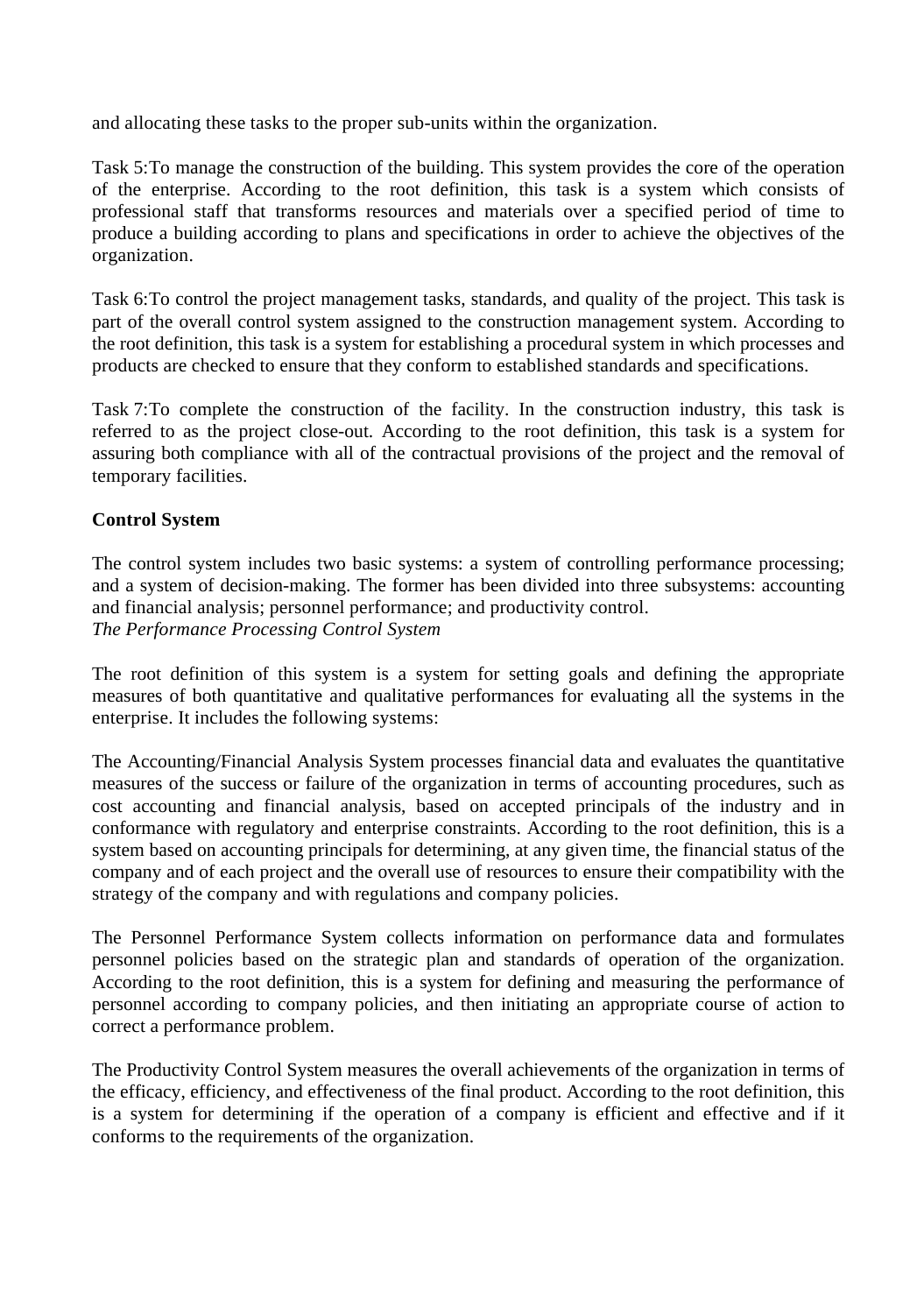#### *The Decision-Making System*

This system encompasses the managerial levels in the enterprise and relates directly to the organizational structure. For this system to be implemented, the Organizational Breakdown Structure (OBS), including the roles and responsibilities of each manager, must be defined. According to the root definition, this is a system for producing company polices and procedures, setting standards of performance and requirements for operation, and determining the control action necessary to achieve the goals set by the enterprise's policy-making body.

The decision-making system consists of three subsystems: defining measures of performance; comparing measures of performance to the productivity analysis; and taking appropriate control action. Their root definitions are basically explained by their task definitions.

### **THE BUILDING CONSTRUCTION PRIMARY TASK MODEL**

Building Construction Primary Task (BCPT) model represents the integration of the primary task models of five identified issues and their relationships with each other. This model is a higher resolution of the issue-based model developed in the previous section.

Following the SSM methodology, the model assumes that regardless of the organizational structure of the developer, he has to acquire a site and construct a building in order to be in the business of building development. This is referred to as "global" consensus. Thus, the global consensus would be a system for acquiring a site and constructing a building. The second assumption is that some legitimate activities are necessary to achieve the global consensus. These activities may have different perceptions or formats in various organizations. This is called "local" consensus. The local consensus for this model was presented by the Problem Situation Expressed model of the PPCM system. The third assumption is that the activities identified are desirable for the efficient and effective achievement of the global consensus as presented in the IB model.

Since the purpose of the primary task model is to represent a consensus of the problem situation, the activities of the model should reveal "how" the task is performed to achieve either global or local consensus. At this stage, an analyst is not concerned with whether the "how" is appropriate or not; therefore, for the process of building development, one should expect such activities as acquiring the site, commissioning the design, providing the resources, and so on will be included in the model. If it is not, the building, which is the final product, will not emerge from the process. Validation of the model is done by examining that such a "how," in fact, exists for each activity by determining what the output of each activity is and assuring that the output exist. For example, the output for the activity "commission design" would be "design documents," the existence of which, as required information, will validate its inclusion in the model.

The scope of this study was limited to the information required by the developer from the inception of the project idea to the start of the construction of the facility. The process of design, considered a system outside of the developer's own systems, is considered according to its relationship with the developer's systems in the "commission design."

In order to achieve the goal of this study, the BCPT model was reviewed and the boundary of the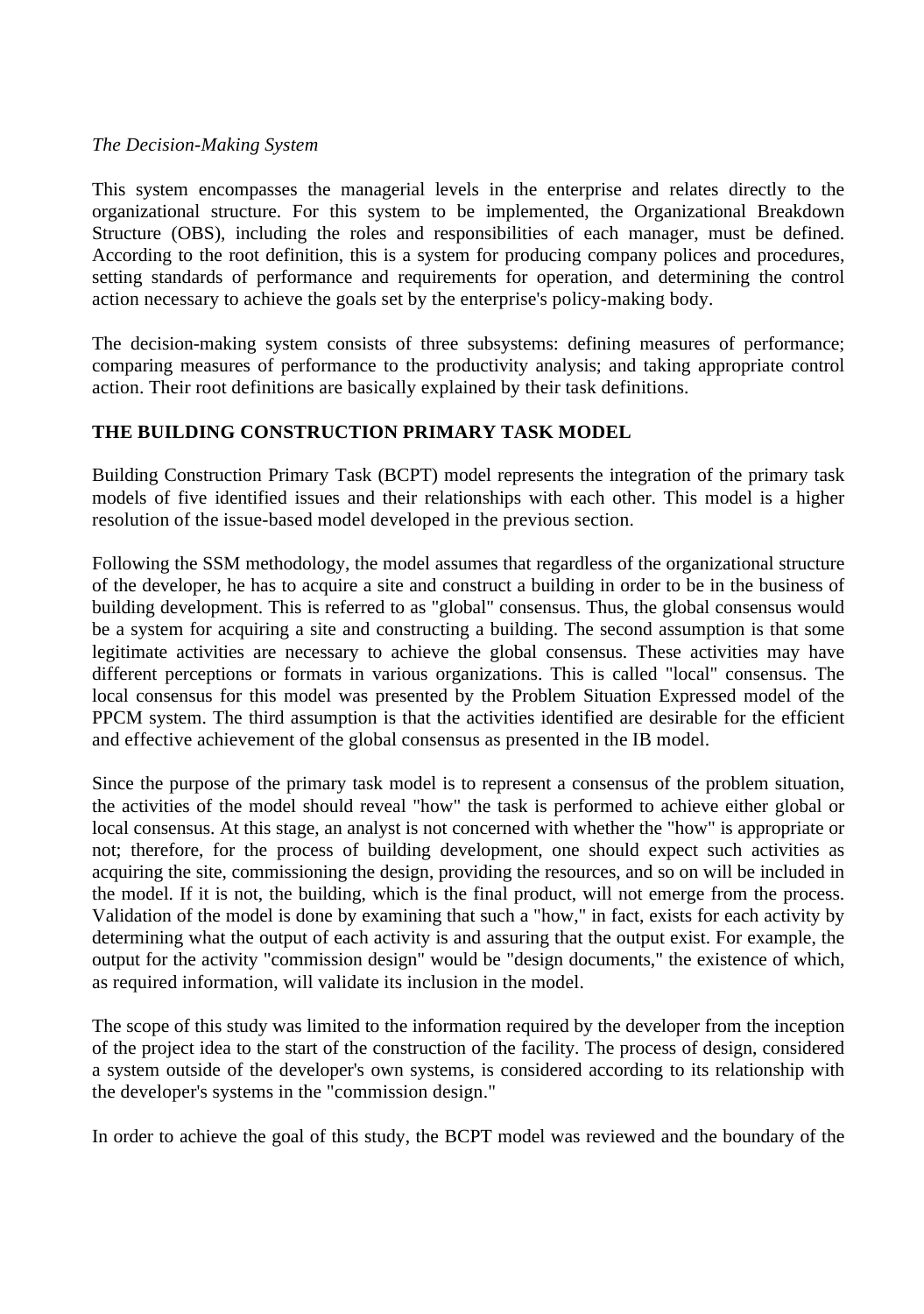scope was plotted to the model. This boundary contains two systems: planning and construction management, for which operational activities were analyzed for information requirements. The rationale for choosing only operational activities for further analysis is based on the fact that the primary concern of "know about" activities are external interactions with the system.

## **SUMMARY AND CONCLUSIONS**

Building construction is an area of the construction industry with unique characteristics, as its means and methods are quite different from those in other segments of the industry. After an assessment of the common practices in the industry, it was concluded that investigating the process as an integrated system of planning, design, and construction would be necessary to identify the interrelationship among these processes. Based on the principals of systems theory, creation of a building as a system is feasible. Considering systems theory in view of the management of information led to the concept of "soft systems," which is an appropriate methodology for the analysis of information required to support the construction of a building.

Based on the SSM, modeling the *making* of a building as a system is useful in the following ways: (1) It is an aid to clarifying the thinking about one area of concern--the process of planning and managing a construction project; (2) it illustrates a concept for the flow of information in these processes; (3) it is an aid for defining the structure and logic to show the interrelationships among the various tasks; and (4) it is a prerequisite to designing a conceptual data model. Developing a conceptual model which represents the system of the *making* of a building is based on the basic concept that this system is a transformation process, and the set of activities contained in the model represent the interconnected set of actions necessary to transform some input(s) into some output(s).

The strategy for the development of the model was based on a review of the literature, an investigation of the documents most frequently used in the building construction industry, and expert views. The scope of this research includes information required by the owner of the building project for the planning, commission of the design, and start of the construction process. The owner (i.e., the developer), as the initiator and executor of the building project, has control over the entire process and can set standards and requirements of performance for all the disciplines involved.

This paper provided a foundation for developing an integrated conceptual data model for managing information during the life cycle of a building. In this paper, the Soft System Methodology (SSM) was used to develop a set of functional models from the owner's viewpoint. This was accomplished by developing Issue-Based and Building Construction Primary Task models.

The proposed Issue-Based (IB) model was found to be an effective system for presenting a conceptual organization and the interrelationships among the different subsystems; such a system is required in any enterprise involved in building construction projects. Comparing the organizational structure with the model would reveal if all the subsystems exist in the organization and if their positions and relationships are arranged in an efficient, effective manner. The model can be used for either evaluating existing organizations or re-engineering the systems within the enterprise.